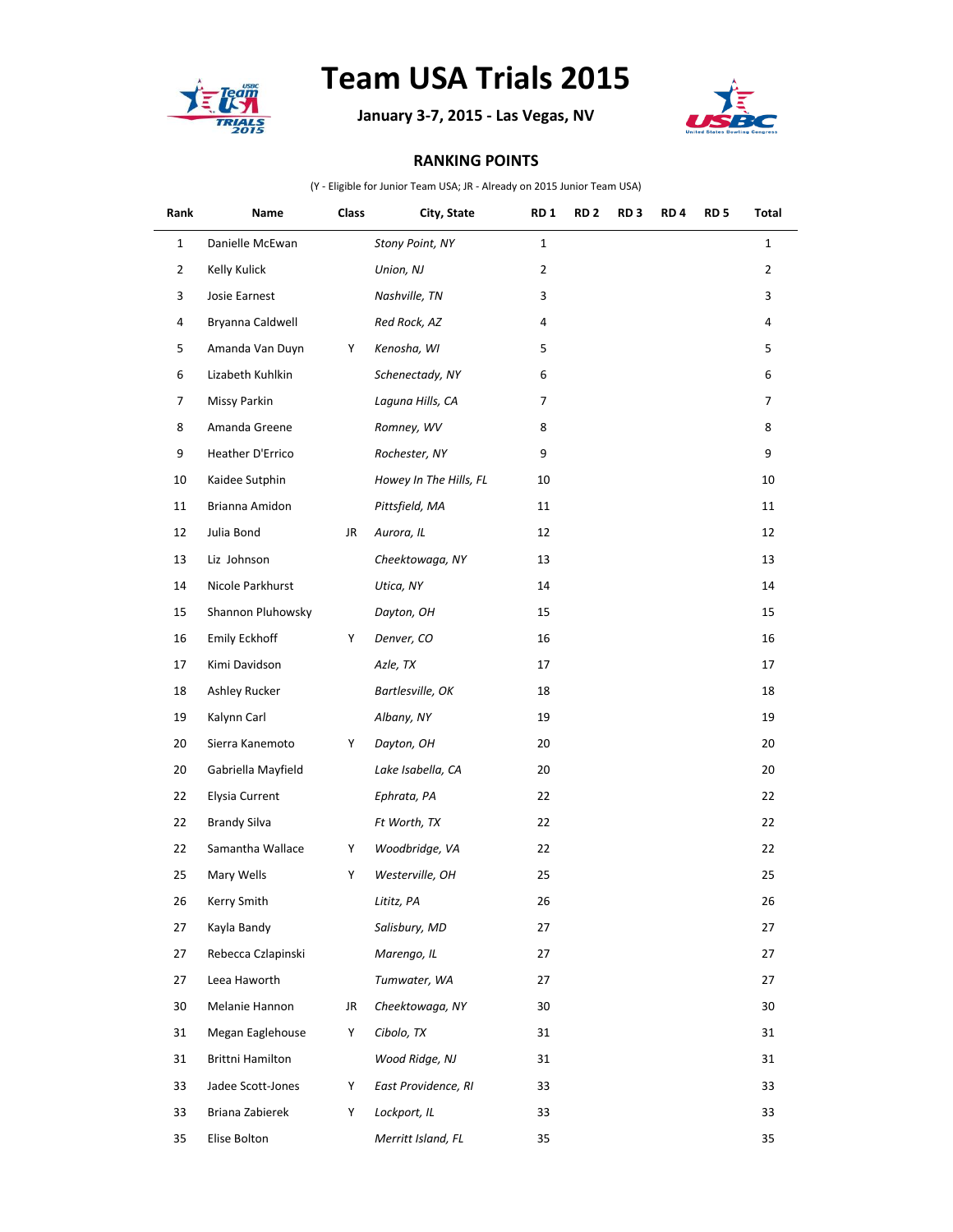| 36 | Shannon O'Keefe         |    | O'Fallon, IL            | 36 | 36 |
|----|-------------------------|----|-------------------------|----|----|
| 37 | Carly Thomas            | Y  | Frederick, MD           | 37 | 37 |
| 38 | Stephanie Zavala        | Y  | Downey, CA              | 38 | 38 |
| 39 | Erin Mc Carthy          |    | Omaha, NE               | 39 | 39 |
| 40 | Stefanie Johnson        |    | Grand Prairie, TX       | 40 | 40 |
| 41 | Holly Zink              |    | Port Jefferson, NY      | 41 | 41 |
| 42 | Stephanie Schwartz      | JR | Racine, WI              | 42 | 42 |
| 43 | Paige Kraushaar         | Y  | Crown Point, IN         | 43 | 43 |
| 43 | Gazmine Mason           | Y  | Cranston, RI            | 43 | 43 |
| 43 | Nicole Mikaelian        | Y  | Macomb, MI              | 43 | 43 |
| 46 | Brooke Wood             | Y  | Davison, MI             | 46 | 46 |
| 47 | Crystal Elliott         | Y  | Melbourne, FL           | 47 | 47 |
| 47 | <b>Heather Melvin</b>   |    | Wichita, KS             | 47 | 47 |
| 49 | Samantha Kelly          |    | Streamwood, IL          | 49 | 49 |
| 50 | Wendy Shelton           |    | Albuquerque, NM         | 50 | 50 |
| 51 | Taylor Bulthuis         |    | Coral Springs, FL       | 51 | 51 |
| 52 | Lauren Pate             | Y  | Inver Grove Heights, MN | 52 | 52 |
| 53 | Sydney Brummett         | Y  | Fort Wayne, IN          | 53 | 53 |
| 53 | Becca Pittser           |    | Huntersville, NC        | 53 | 53 |
| 55 | Jennafer Mellott        |    | Lauderhill, FL          | 55 | 55 |
| 56 | Kiara Grant             | Y  | Austin, TX              | 56 | 56 |
| 57 | Angela Falgoust         | Υ  | Baton Rouge, LA         | 57 | 57 |
| 57 | Jessica Mellott         | Y  | Lauderhill, FL          | 57 | 57 |
| 59 | Katelyn Simpson         | JR | Boise, ID               | 59 | 59 |
| 60 | <b>Tracie Ball</b>      |    | Tucson, AZ              | 60 | 60 |
| 60 | Katie Stark             | Y  | Groveland, FL           | 60 | 60 |
| 62 | Natalie Goodman         |    | O'Fallon, IL            | 62 | 62 |
| 63 | <b>Heather Penatzer</b> | Y  | Tucson, AZ              | 63 | 63 |
| 64 | Ashlyn Herzberg         | Y  | Wichita, KS             | 64 | 64 |
| 65 | Ashly Galante           |    | Palm Harbor, FL         | 65 | 65 |
| 65 | Christina Halen         |    | Kennesaw, GA            | 65 | 65 |
| 67 | Megan Kelly             |    | Dayton, OH              | 67 | 67 |
| 68 | Erica Schneider         | Y  | Levittown, NY           | 68 | 68 |
| 69 | Natalie Koprowitz       | Y  | Girard, IL              | 69 | 69 |
| 70 | Stephanie Lavely        | Y  | Clarkston, MI           | 70 | 70 |
| 71 | Lynda Barnes            |    | Double Oak, TX          | 71 | 71 |
| 71 | Amber Vega              | Y  | Orangevale, CA          | 71 | 71 |
| 73 | Catherine Prather       | Y  | Wichita, KS             | 73 | 73 |
| 74 | Tara Quinlan            | Y  | Lebanon, IL             | 74 | 74 |
| 75 | Shawna Lane-Strause     |    | Tucson, AZ              | 75 | 75 |
| 76 | Adel Wahner             | Y  | Las Cruces, NM          | 76 | 76 |